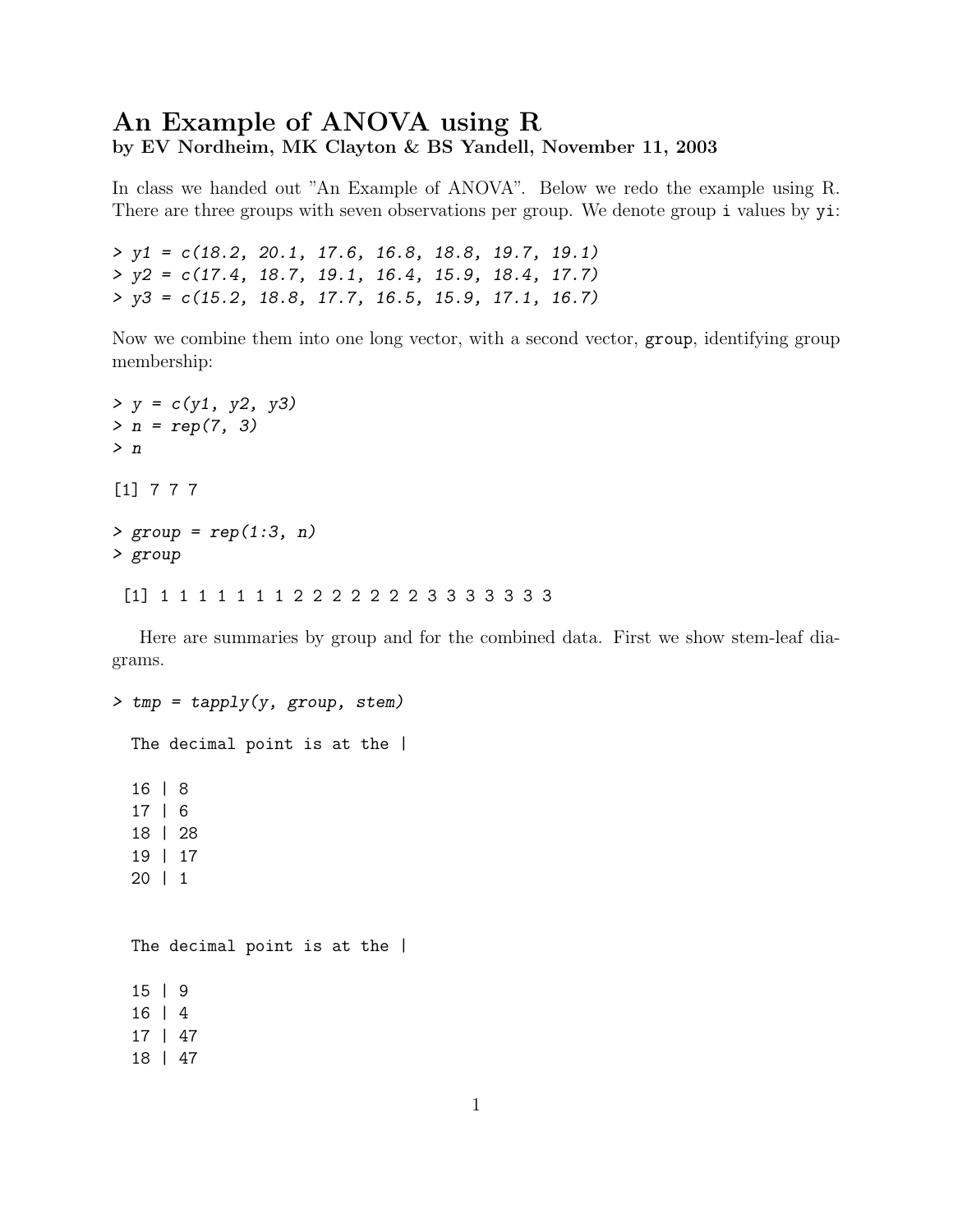19 | 1

The decimal point is at the | 15 | 29 16 | 57 17 | 17 18 | 8 > stem(y) The decimal point is at the | 15 | 299 16 | 4578 17 | 14677 18 | 24788 19 | 117 20 | 1

Now we show summary statistics by group and overall. We locally define a temporary function, tmpfn, to make this easier.

> tmpfn = function(x)  $c(sum = sum(x), mean = mean(x), var = var(x),$ +  $n = length(x)$ > tapply(y, group, tmpfn) \$"1" sum mean var n 130.300000 18.614286 1.358095 7.000000 \$"2" sum mean var n 123.600000 17.657143 1.409524 7.000000 \$"3" sum mean var n 117.900000 16.842857 1.392857 7.000000  $>$  tmpfn(y) sum mean var n 371.800000 17.704762 1.798476 21.000000